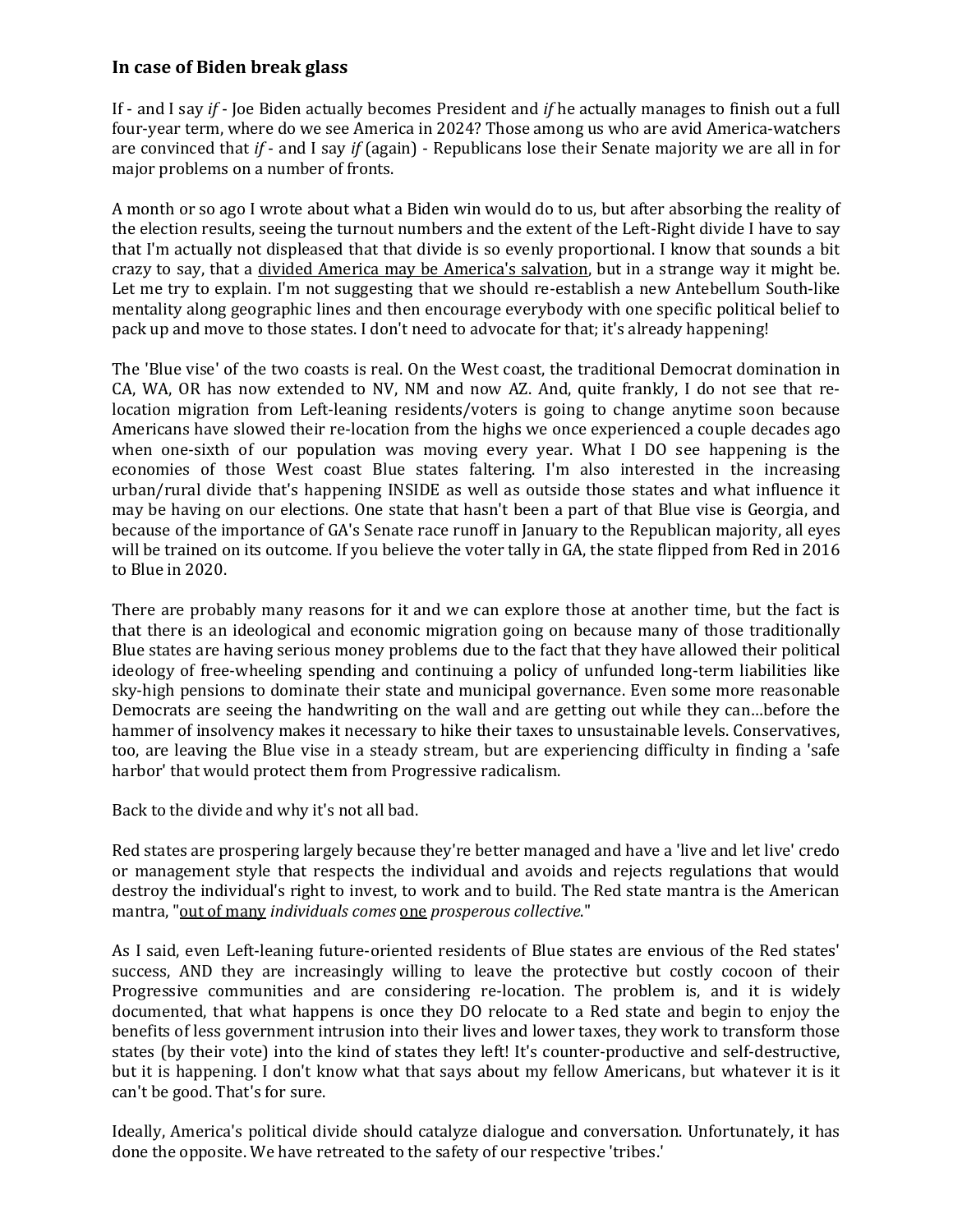We do not dare raise an issue in mixed political company for fear we will be targeted for social media condemnation, physical protests, vandalism and 'gaslighting' (*gaslighting: def. a form of emotional abuse; the act of manipulating a person by forcing them to question their thoughts, memories, and the events occurring around them*).

In order for our political divide to work to our benefit, we will need to break the conversation logjam. THAT will not be easy, and I expect that it is that mantra that will be repeated and will be the face that will be adopted by the incoming (maybe) Biden Administration. "Listen to me (says good old Joe), just do as I say and I will bring you all together. C'mon, man, we can do this."

It's time to ask the rhetorical question, "How many Americans REALLY believe that Joseph Biden and his sidekick Kamala Harris can unite Americans who are so divided that they can't even eat lunch together without sticking their forks in each other's eyes?" I can understand how a 78-year old man with grandchildren and who may be on his way out might want to leave his grandkids a united America, but what I understand even *better* is the political nature of the American beast - an animal that only feeds on dissent and disagreement. For many, the politics of division - not unification - is used to attain and retain power. For others, who may be the youthful idealists who support Progressive orthodoxy or those oldsters whose expiration dates are approaching, politics is a way to sow fresh seeds of hope for their future and the future of their families. And while it can be, it seldom is, a blueprint for ensuring unity of purpose.

Yes, *folks* (as Biden annoyingly keeps saying) his administration will be pedaling the hope and change snake oil that characterized the Obama/Biden sideshow. Get ready for it. Pick up your free pair of rose-colored glasses, today. You'll need them. What you will see when you put them on is a concerted effort, emanating from the halls of the West Wing by the 'healers,' to coerce us to unify…or else. They will start by making enemies lists (something political zealots always do) of unification nay-sayers and label them as unpatriotic. They will tell us that those of us who are unwilling to embrace their policies are literally opposed to togetherness! They will conveniently forget or absolve themselves of all the vitriol that their own party members have spewed at us over the last four years, but should they do admit it by some miracle, they will say it was "necessary to preserve a space for unity to flourish."

Hogwash. Dangerous hogwash. Coerced unity is not real unity. It can't be legislated. It is artificially induced and subject to control by the unifiers. If we want real unity, we're going to have to work for it, not just talk about it. That work will include educating voters on the differences between Conservatism and Progressivism and applying pressure on the media to stop being the 'fourth branch of government.' Even as I write this, the media are already busy creating *unifier* roles for both Joe and Kami. They will be portrayed as the crusaders for truth and justice and, most importantly, defenders of America's civility, fighting for YOU from the stone walls of the Alamo on the Potomac. Many of my Conservative friends are in shock, in a trance, or are pacing the floor while the Democrats are partying hearty on the streets of our major (Blue) cities in celebration that the evil 'orange man' has been wiped away by a tidal wave of true Americans who've answered the call to save the country from imminent peril. We have a duty to wake up our fellow Conservatives and tell them it's time to mobilize.

Here's the bottom line and my final point about division. We Conservatives must become multitaskers, embracing both activism and passivism these next few years. Despite the fact that the Democrats will call us 'spoilers' or 'traitors' to civility or compromise, we must be ACTIVE and never give the Democrats even one millimeter of room to deprive us of what we've gained during Donald Trump's time in office. We have to push back each and every time they use our heartstrings as bowstrings to launch dangerous arrows at our freedoms. We must call out their hypocrisy, their duplicity and their disingenuousness IMMEDIATELY and not wait for those arrows to hit their marks. We must also be patient or PASSIVE, grit our teeth and allow the Democrats' programs and policies (that we cannot change or effective reject) to fail.